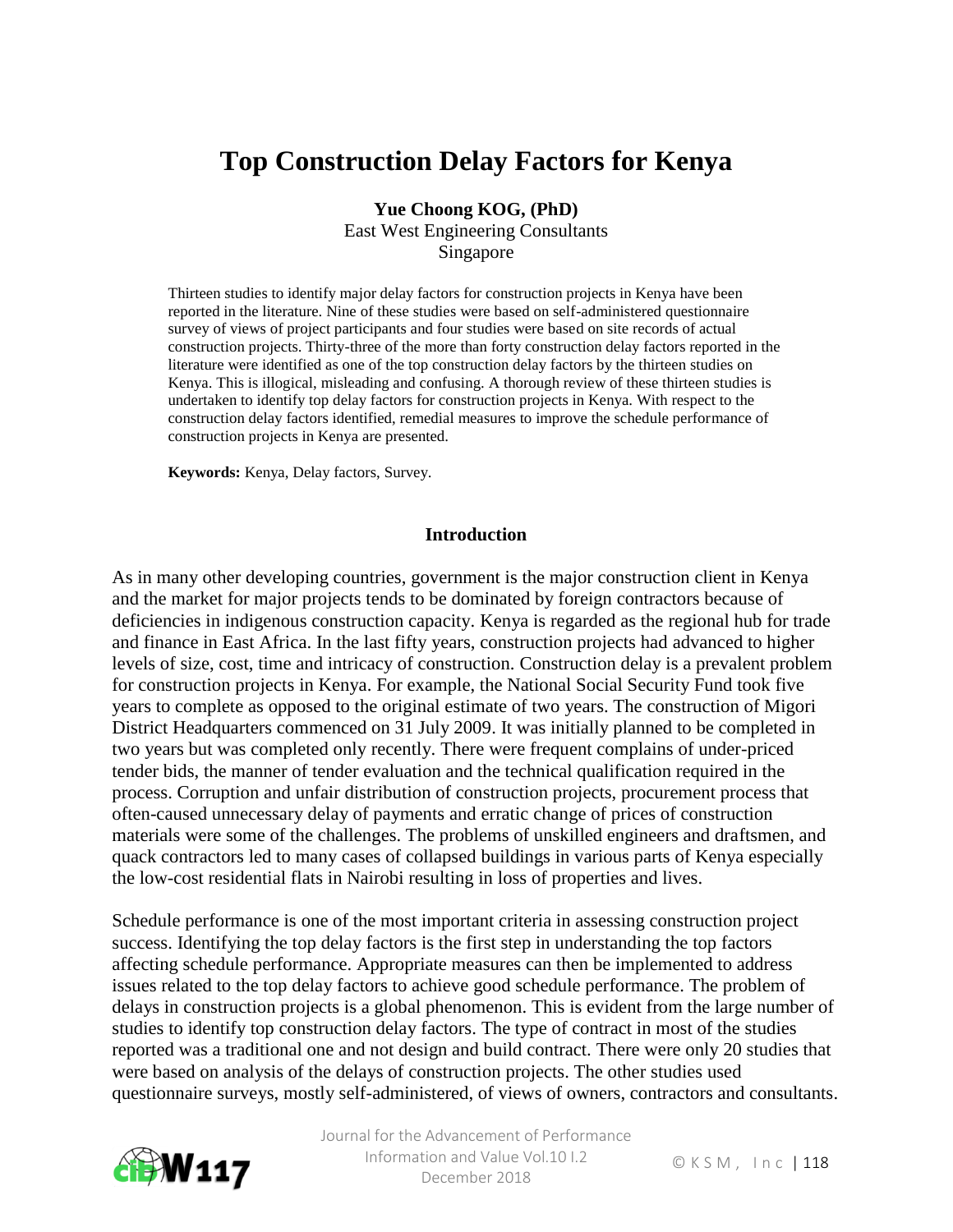A small number of studies relied on interviews or panel discussions of owners, contractors and consultants. A self-administered survey questionnaire was sent to contractors, consultants and owners (including civil servants in charge of construction projects). The questionnaire was developed based on construction delay factors reported in the literature or open-ended interviews with selected panels of contractors, consultants and owners. The top construction delay factors were established by statistical analysis of the survey data.

In particular, there are thirteen studies to identify the top delay factors for construction projects in Kenya reported in the literature. Some of these studies are confined to specific regions of Kenya. All these studies were carried out after 1996. Nine of these studies were based on selfadministered questionnaire surveys of views of project participants and four studies were based on site records of construction projects. Thirty-three of the more than forty construction delay factors reported in the literature were identified as one of the major construction delay factors by the thirteen studies on Kenya. Kenya is not a large country in its physical size, the wide diversity of top construction delay factors identified is illogical and misleading. This has created confusion among the practitioners of the construction industry in devising appropriate measures to improve schedule performance of construction projects. This is a major problem and this state of affairs is definitely not acceptable. A thorough review of these thirteen studies is undertaken in the present study to identify the top major construction delay factors for construction projects in Kenya. The methodology for the present study is the same as the methodology adopted in Kog (2017a, 2017b, 2017c, 2017d, 2018). The number of times each major construction delay factor identified by the thirteen studies was counted. The top major construction delay factors were those identified by the greatest number of studies. The rational is obvious. The major construction delay factors must be factors identified by the greatest number of respondents in the thirteen studies.

## **Standardization of Construction Delay Factors**

One of the major difficulties in summarizing various construction delay factors identified is the lack of standardization of the construction delay factors. Reclassifications as shown in Table 1 must be made.

## *Top Construction Delay Factors in Kenya*

Table 2 tabulates the top construction delay factors identified by each of the thirteen studies. The top construction factors are summarized in Table 2 under five categories, namely all project participants related factor, owner related factors, contractor related factors, consultant-related factors and other factors. Each construction delay factor is placed in the category linked to the party which can exert the most influence, though may not be totally, on the effect of that factor. The 'other factors' category is for delay factors that are beyond the control of the project participants.

Delay factors 'dispute over variations' and 'dispute over claims' identified by Takukhaba (1999) are not included in Table 2 because they are contractual problems that should be resolved contractually. Delay factor 'delayed shop drawing preparation' identified by Takukhaba (1999)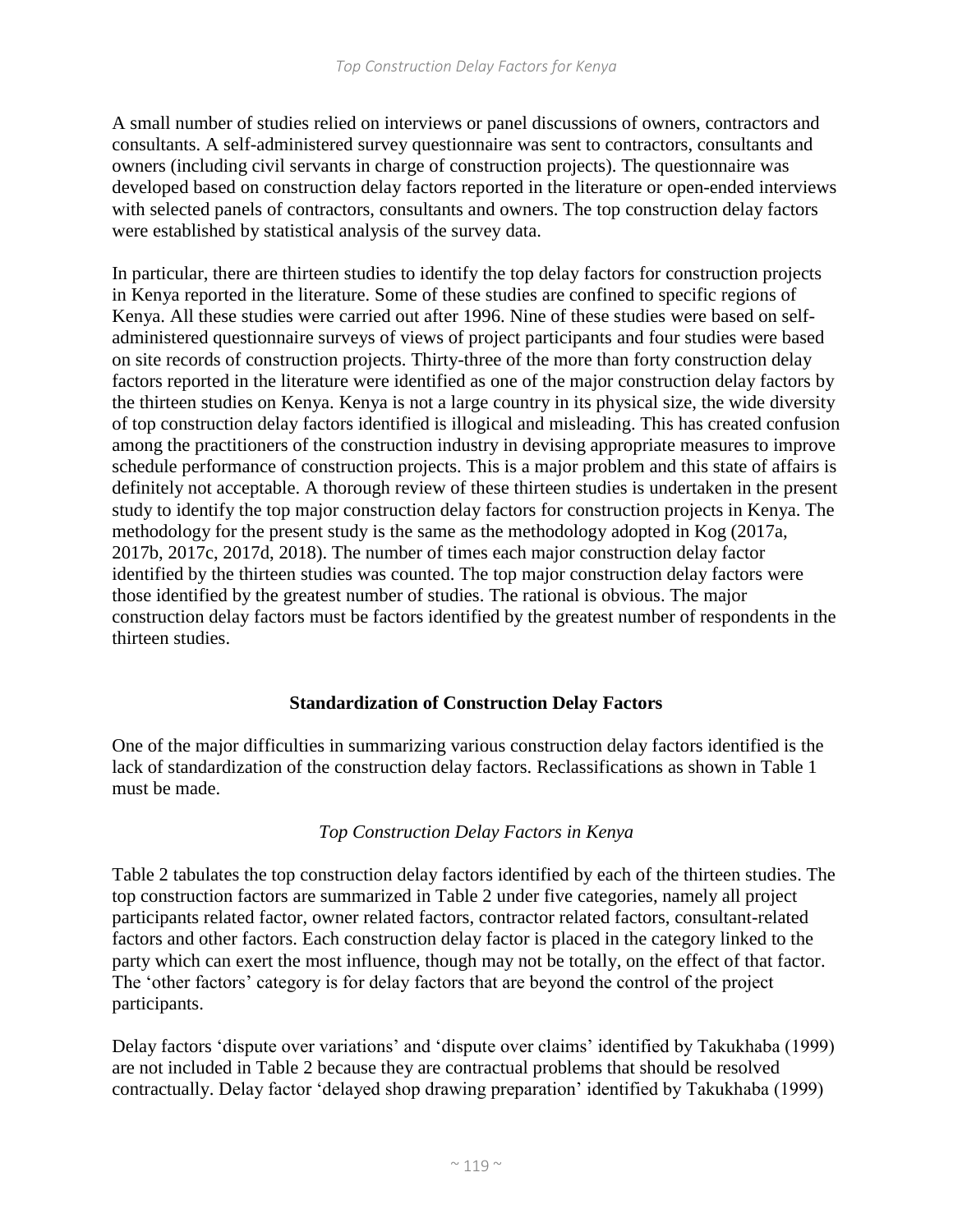is not included in Table 2 because it is not clear whether the contractor or one of the consultants is responsible for the preparation. Delay factors 'operating environment' and 'infrastructure' identified by Musa (1999) are not included in Table 2 because it is not clear what they mean.

| Reference       |    | Delay factor in reference                | Standardized construction delay factor |                                             |  |  |
|-----------------|----|------------------------------------------|----------------------------------------|---------------------------------------------|--|--|
| Mwawasi (2015)  | 1. | 'poor or inadequate specifications in    | 1.                                     | 'substandard contract'                      |  |  |
|                 |    | the contract' and 'inaccuracy of bill of | 2.                                     | 'owner's lack of experience/ incompetent    |  |  |
|                 |    | quantities'                              | project team'                          |                                             |  |  |
|                 | 2. | 'inadequate planning by the client'      | 3.                                     | 'ineffective planning and scheduling'       |  |  |
|                 | 3. | 'underestimation of project durations'   | 4.                                     | 'late delivery/shortage of construction     |  |  |
|                 | 4. | 'poor resource planning by contractor'   |                                        | materials or fuel'                          |  |  |
| Takukhaba       | 1. | 'architect's instructions'               | 1.                                     | 'variation orders/changes of scope by owner |  |  |
| (1999)          | 2. | 'presence of rock'                       |                                        | during construction'                        |  |  |
|                 | 3. | 'late payment to subcontractors' and     | 2.                                     | 'inadequate site investigation/ unforeseen  |  |  |
|                 |    | 'late payment of wages to workers'       |                                        | subsurface conditions'                      |  |  |
|                 | 4. | 'poor workmanship'                       | 3.                                     | 'financing by contractor'                   |  |  |
|                 |    |                                          | 4.                                     | 'rework due to construction defects'        |  |  |
| Sebora (2015)   | 1. | 'proximity to borrow pit and quarry'     | 1.                                     | 'late delivery/shortage of construction     |  |  |
|                 |    |                                          |                                        | materials'                                  |  |  |
| Mwandali (1996) | 1. | 'slow project selection methods'         | 1.                                     | 'slow decisions making by owner'            |  |  |
| Musa (1999)     | 1. | 'lack of capacity of contractor'         | 1.                                     | 'inadequate contractor experience/          |  |  |
|                 | 2. | 'quality of project management'          |                                        | incompetence contractor'                    |  |  |
|                 | 3. | 'organization of project team'           | 2.                                     | 'owner's lack of experience/ incompetent    |  |  |
|                 | 4. | 'inadequate resources'                   |                                        | project team'                               |  |  |
|                 | 5. | 'motivation of workers'                  | 3.                                     | 'lack of professionals/incompetent project  |  |  |
|                 |    |                                          |                                        | team' of contractor                         |  |  |
|                 |    |                                          | 4.                                     | 'late delivery/shortage of construction     |  |  |
|                 |    |                                          |                                        | materials or fuel' and 'equipment (or       |  |  |
|                 |    |                                          |                                        | operator) availability and failure'         |  |  |
|                 |    |                                          | 5.                                     | 'low productivity level of labors'          |  |  |

*Table 1*: Standardization of construction delay factors.

*Table 2*a: Summary of major construction delay factors from existing literature on Kenya, legend and references.

| <b>Legend</b>                                            |                |                                                          |                                                       |  |  |  |  |  |
|----------------------------------------------------------|----------------|----------------------------------------------------------|-------------------------------------------------------|--|--|--|--|--|
| $S =$ study is based on a survey of views of owners,     |                |                                                          | $P =$ study is based on actual construction projects. |  |  |  |  |  |
| contractors and consultants.                             |                |                                                          |                                                       |  |  |  |  |  |
| $I =$ open ended interviews.                             |                |                                                          | $A =$ Building, road, water and sewer etc. projects.  |  |  |  |  |  |
| $B =$ Building projects.                                 |                | $C =$ Civil engineering infrastructural projects such as |                                                       |  |  |  |  |  |
|                                                          |                |                                                          | highway, water and sewer projects.                    |  |  |  |  |  |
| $?$ = number of respondents not stated in the reference. |                |                                                          | $\omega$ = not able to check.                         |  |  |  |  |  |
|                                                          |                | <b>References</b>                                        |                                                       |  |  |  |  |  |
| #                                                        | Reference      | Reference                                                |                                                       |  |  |  |  |  |
|                                                          | Mwawasi (2015) |                                                          | Kariungi (2014)                                       |  |  |  |  |  |
| $\mathfrak{D}$                                           | Seboru (2015)  |                                                          | Takukhaba (1988)                                      |  |  |  |  |  |
| 3<br>Takukhaba (1999)                                    |                | 10                                                       | Kagiri and Wainaina (2008)                            |  |  |  |  |  |
| $\overline{4}$<br>Awuor (2015)                           |                | 11                                                       | Kwatsima (2015)                                       |  |  |  |  |  |
| 5<br>Kahiga (2015)                                       |                | 12                                                       | Mwandali (1996)                                       |  |  |  |  |  |
| Wambugu (2013)<br>6                                      |                |                                                          | Musa (1999)                                           |  |  |  |  |  |
| $\overline{7}$<br>Ondari and Gekara (2013)               |                |                                                          |                                                       |  |  |  |  |  |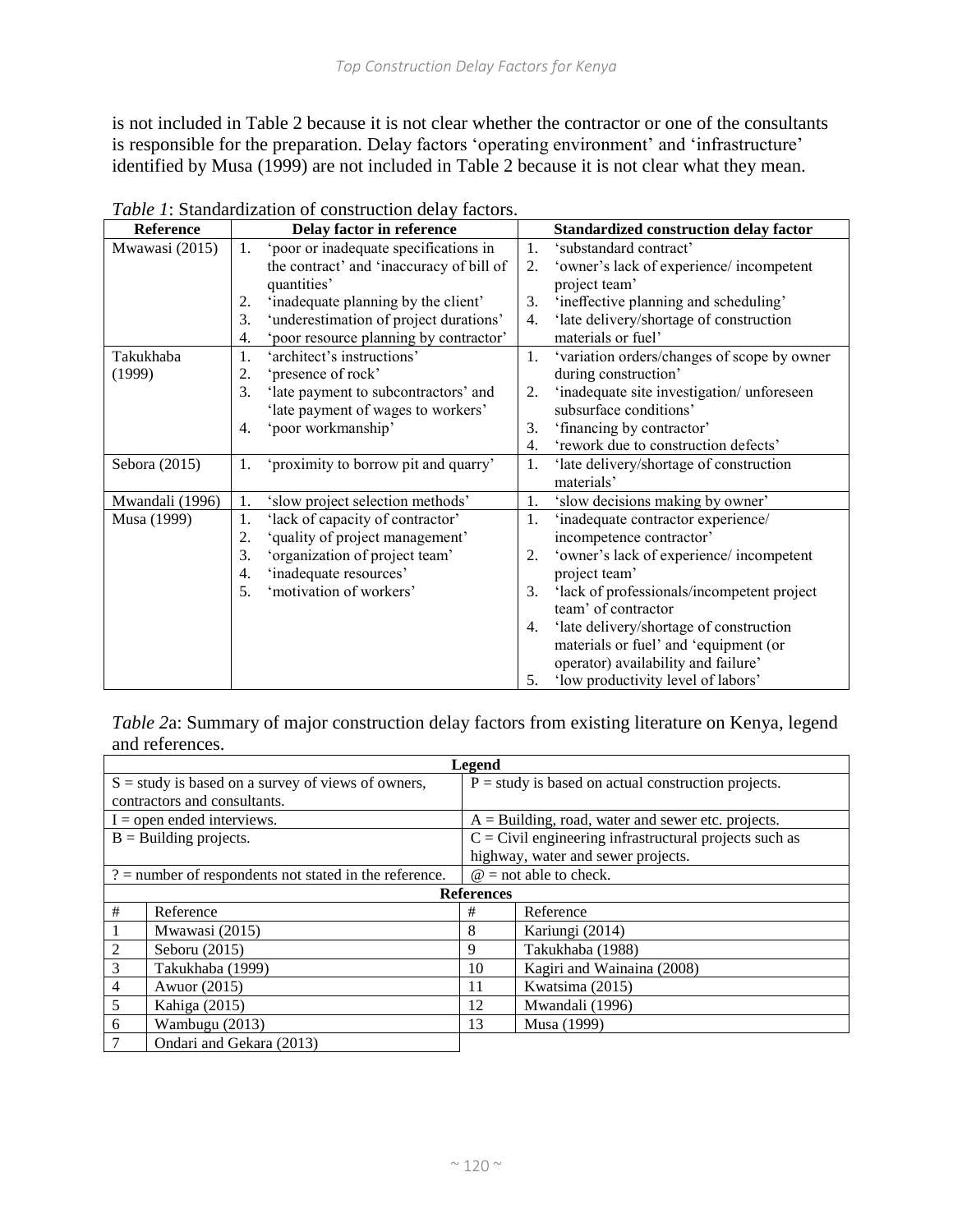|  | Table 2b: Summary of major construction delay factors from existing literature on Kenya. |  |
|--|------------------------------------------------------------------------------------------|--|
|  |                                                                                          |  |

| Reference                                                 | 1                            | $\overline{2}$ | 3                       | $\overline{4}$ | 5              | 6              | 7           | 8              | 9            | 10             | 11             | 12          | 13          |
|-----------------------------------------------------------|------------------------------|----------------|-------------------------|----------------|----------------|----------------|-------------|----------------|--------------|----------------|----------------|-------------|-------------|
| Methodology                                               | S                            | S              | $\mathbf{P}$            | S              | S              | S              | $\mathbf S$ | ${\bf S}$      | $\mathbf{P}$ | S              | S              | P           | P           |
| Number of respondents / construction projects             | 208                          | 31             | 38                      | 75             | 94             | 96             | 170         | $\overline{?}$ | 86           | $\omega$       | 57             | $\omega$    | $\omega$    |
| Type of construction project                              | $\mathbf C$                  | $\overline{C}$ | B                       | $\, {\bf B}$   | $\overline{C}$ | $\mathcal{C}$  | $\mathbf C$ | $\overline{C}$ | A            | $\overline{C}$ | $\overline{C}$ | $\mathbf C$ | $\mathbf C$ |
| All project participants related factor                   |                              |                |                         |                |                |                |             |                |              |                |                |             |             |
| Communication problems/lack of adequate project           |                              |                |                         |                |                |                |             |                |              |                |                | X           |             |
| coordination                                              |                              |                |                         |                |                |                |             |                |              |                |                |             |             |
|                                                           | <b>Owner-related factors</b> |                |                         |                |                |                |             |                |              |                |                |             |             |
| Finance and payments of completed work by owner           | X                            | $\mathbf X$    | X                       |                | X              |                | X           | X              | Χ            | X              | X              |             |             |
| Variation orders/changes of scope by owner during         | X                            | X              | X                       |                |                |                |             |                | X            |                | X              |             |             |
| construction                                              |                              |                |                         |                |                |                |             |                |              |                |                |             |             |
| Contractor selection methods (negotiation, lowest         |                              |                |                         |                | X              |                |             |                |              |                |                |             |             |
| bidder)                                                   |                              |                |                         |                |                |                |             |                |              |                |                |             |             |
| Slow decisions from owner                                 |                              | $\mathbf X$    |                         |                |                |                |             |                |              |                |                | X           |             |
| Owner's lack of experience/incompetent project team       | X                            |                |                         |                |                |                | X           |                |              |                |                | X           | X           |
| Excessive bureaucracy in project-owner organization       |                              | X              |                         |                | X              |                | X           |                |              | X              |                |             |             |
| Late release of site/land acquisition problems/Delay or   | X                            |                |                         |                |                |                |             |                |              | X              |                |             |             |
| non-payment of compensation to the communities            |                              |                |                         |                |                |                |             |                |              |                |                |             |             |
| Unrealistic/optimistic deadline set by client             |                              |                |                         |                |                |                |             |                | X            |                |                |             |             |
| <b>Contractor-related factors</b>                         |                              |                |                         |                |                |                |             |                |              |                |                |             |             |
| Inadequate contractor experience/incompetence             |                              |                |                         |                | X              |                | X           |                |              |                | X              | X           | X           |
| contractor                                                |                              |                |                         |                |                |                |             |                |              |                |                |             |             |
| Lack of technical professionals/incompetent project       |                              |                |                         | Χ              |                |                |             |                |              |                |                |             | X           |
| team                                                      |                              |                |                         |                |                |                |             |                |              |                |                |             |             |
| Ineffective planning and scheduling                       | X                            | $\mathbf X$    |                         | $\mathbf X$    |                | $\mathbf X$    |             | $\mathbf X$    | $\mathbf X$  |                | $\mathbf X$    |             |             |
| Poor site management and supervision                      |                              |                |                         | $\overline{X}$ | X              | $\overline{X}$ | $\mathbf X$ |                |              |                | $\overline{X}$ |             |             |
| Poor site coordination                                    |                              |                |                         |                |                | $\mathbf X$    |             |                |              |                |                |             |             |
| Late delivery/shortage of construction materials or fuel  | X                            | X              | X                       | X              |                | X              | $\mathbf X$ | $\mathbf X$    |              |                |                |             | X           |
| Financing by contractor                                   |                              |                | X                       |                |                |                | X           |                | $\mathbf X$  | $\mathbf X$    | X              |             |             |
| Subcontractor problems                                    |                              |                | X                       |                |                |                |             |                |              |                |                |             |             |
| Rework due to mistakes in construction/construction       |                              |                | X                       |                |                | X              | X           |                |              |                |                |             |             |
| defects                                                   |                              |                |                         |                |                |                |             |                |              |                |                |             |             |
| Low productivity level of labors                          |                              |                |                         |                |                |                |             |                |              |                |                |             | X           |
| Shortage of labor                                         |                              |                |                         |                |                |                |             |                |              |                | X              |             |             |
| Unqualified workforce/low skilled labor                   |                              |                |                         | X              |                |                |             |                |              |                |                |             |             |
| Equipment (or operator) availability and failure          |                              |                | X                       | $\overline{X}$ |                |                | X           |                |              |                |                | X           | X           |
| <b>Consultant-related factors</b>                         |                              |                |                         |                |                |                |             |                |              |                |                |             |             |
| Inadequate site investigation/unforeseen subsurface       | X                            | X              | X                       |                |                |                |             |                |              |                |                |             |             |
| conditions                                                |                              |                |                         |                |                |                |             |                |              |                |                |             |             |
| Mistakes and discrepancies in design documents by         |                              | X              |                         |                |                |                |             |                |              |                |                |             |             |
| consultants                                               |                              |                |                         |                |                |                |             |                |              |                |                |             |             |
| Delay in inspection and approval of works, approval of    |                              |                |                         |                |                |                |             |                |              |                |                |             |             |
| shop drawings, materials, and documents submitted by      |                              |                | X                       |                |                |                |             |                |              |                |                |             |             |
| contractor                                                |                              |                |                         |                |                |                |             |                |              |                |                |             |             |
| Late issuance of instructions, information or             |                              |                | X                       |                |                |                |             |                | X            |                |                |             |             |
| drawings/Delay due to issuance of certificate             |                              |                |                         |                |                |                |             |                |              |                |                |             |             |
| Poor contract management by consultants/Substandard       | X                            |                |                         |                |                |                |             |                |              |                | X              |             |             |
| contract                                                  |                              |                |                         |                |                |                |             |                |              |                |                |             |             |
|                                                           | <b>Other factors</b>         |                |                         |                |                |                |             |                |              |                |                |             |             |
| Inclement weather                                         | X                            | X              | X                       | X              |                |                |             | X              |              |                |                |             |             |
| Rise in prices of materials                               |                              |                |                         | $\mathbf X$    | $\mathbf X$    |                |             |                |              |                |                |             |             |
| Lack of community buy-in                                  |                              |                |                         |                |                |                | X           |                |              |                |                |             |             |
| Delays by utility agencies/relocation/inaccurate as-built | X                            | X              | X                       |                |                |                |             |                |              |                |                |             |             |
| utility drawings                                          |                              |                |                         |                |                |                |             |                |              |                |                |             |             |
| Natural disaster/acts of God                              |                              |                |                         |                |                |                |             |                |              |                | X              |             |             |
| Government regulation and permit approval                 |                              |                | $\overline{\textbf{X}}$ |                |                |                |             |                |              |                |                |             |             |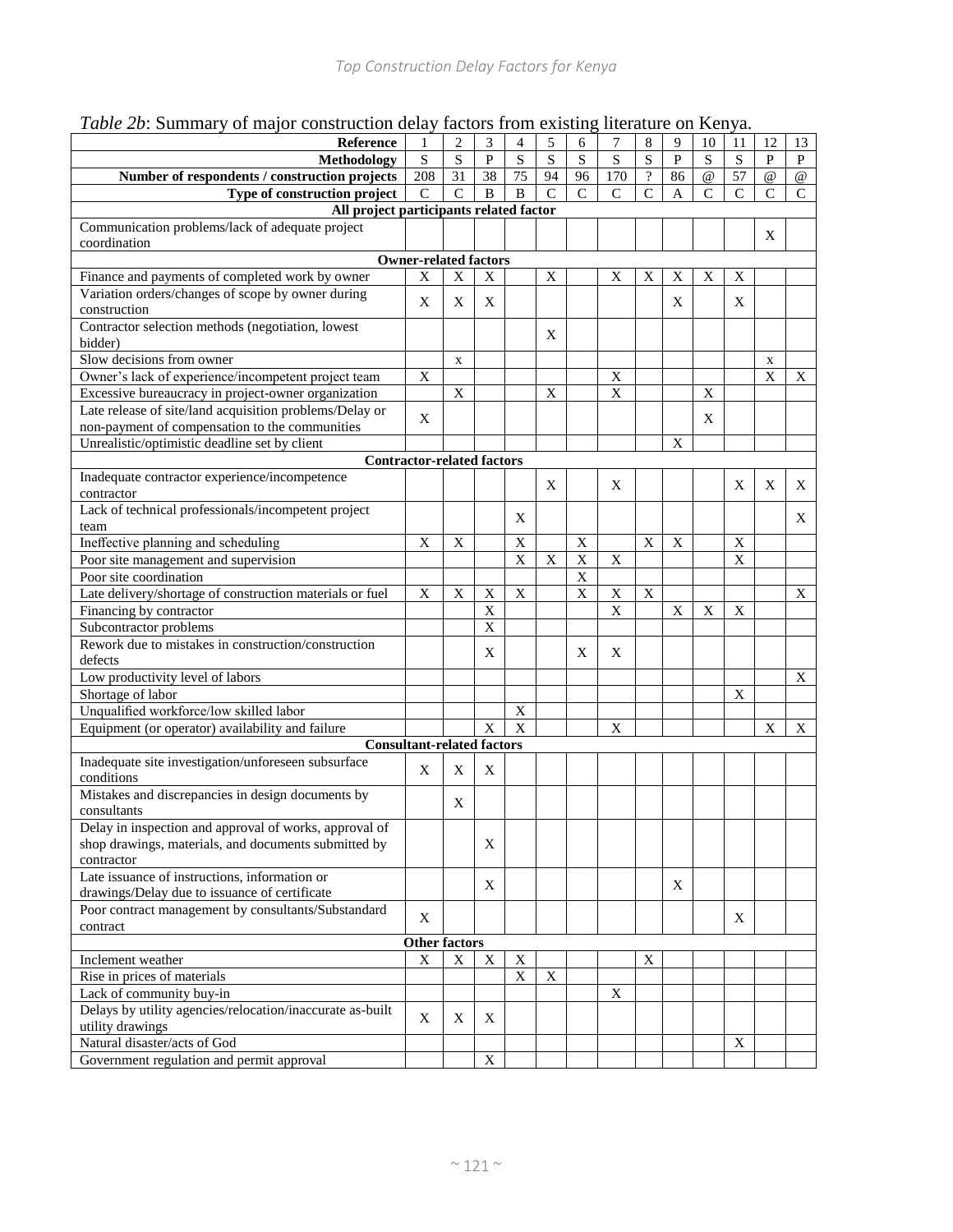Delay factors such as 'owner interference', 'inaccurate estimating of construction materials quantities/price', 'labor disputes/strikes/personal conflict among labors', 'lack of clarity in project scope', 'corruption', 'lack of constructability reviews in design', 'staff recruitment delay', 'economic conditions', and 'security/political situations/ border closures/segmentation', that are common among the major construction delay factors for other developing Asian, African and Middle Eastern counties are found to be not significant by the thirteen studies.

The accuracy of findings of studies based on self-administered questionnaire surveys hinges on the quality of the survey data. It is obvious that the concern to the quality of the survey data in questionnaire survey studies varies. For example, despite the importance of the sample size in a questionnaire survey, the number of respondents of the questionnaire survey was not even mentioned in Seboru (2015), Kahiga (2015), Kariungi (2014), Ondari and Gekara (2013), and Wambugu (2013). The number of years of working experience of respondents is crucial because respondents' views and perceptions are formed based on their working experience. According to Kog and Loh (2012), views and perceptions of the survey respondents are affected by the duration of working experience of respondents. Views of respondents with less than 15 years were found to be not consistent with respondents with more than 15 years. This seems reasonable considering that the construction period for a reasonably sized project will be around 3 years. A respondent with 15 years working experience will have completed several projects equivalent to about 5 reasonably sized construction projects that enable a broader and more incisive understanding of the delay factors affecting the construction projects. On the other hand, a respondent with less than 6 years of experience will only have completed one project. Some of the construction delay factors identified by them are unique to the project they completed only and not typical for the construction industry. This is evident from the fact that the top delay factors identified by these studies are not among the top delay factors identified by the present study. Therefore, validity and reliability of major construction delays for each study reported must consider the profile of working experience of respondents. Of the nine studies of Kenya using self-administered questionnaire survey, no information on the profile of working experience of respondents was reported in Seboru (2015), Kahiga (2015), Kariungi (2014), Ondari and Gekara (2013), and Wambugu (2013). This shows a lack of appreciation of the importance of working experience to the quality of the survey data and the validity and reliability of the top construction delay factors identified. There are only three out of the thirteen studies using questionnaire survey that provided information of the profile of working experience of respondents. Out of the 28 respondents of Mwawasi (2015), there were only 6 respondents (21.4%) with more than 15 years working experience. When the minimum working experience is reduced to 10 years, the respective proportions are: 8/28 (28.6%) in Mwawasi (2015), 11/57 (19.3%) in Kwatsima (2015) and 19/75 (25.3%) in Awuor (2015). There is no breakdown for the number of respondents with more than 15 years working experience in Kwatsima (2015) and Awuor (2015). It must be noted that the respondents in Awuor (2015) were school administrators such as principals and chairmen of management board who were involved in school's construction projects. The low proportion of 'experienced' respondents common in these studies again shows a lack of appreciation of the importance of working experience to the quality of the survey data and the reliability of the top construction delay factors identified. Despite the above criticisms, the studies summarized in Table 2 are not without values. The top construction delay factors identified by combining the findings of the thirteen studies are more credible because of the larger number of respondents.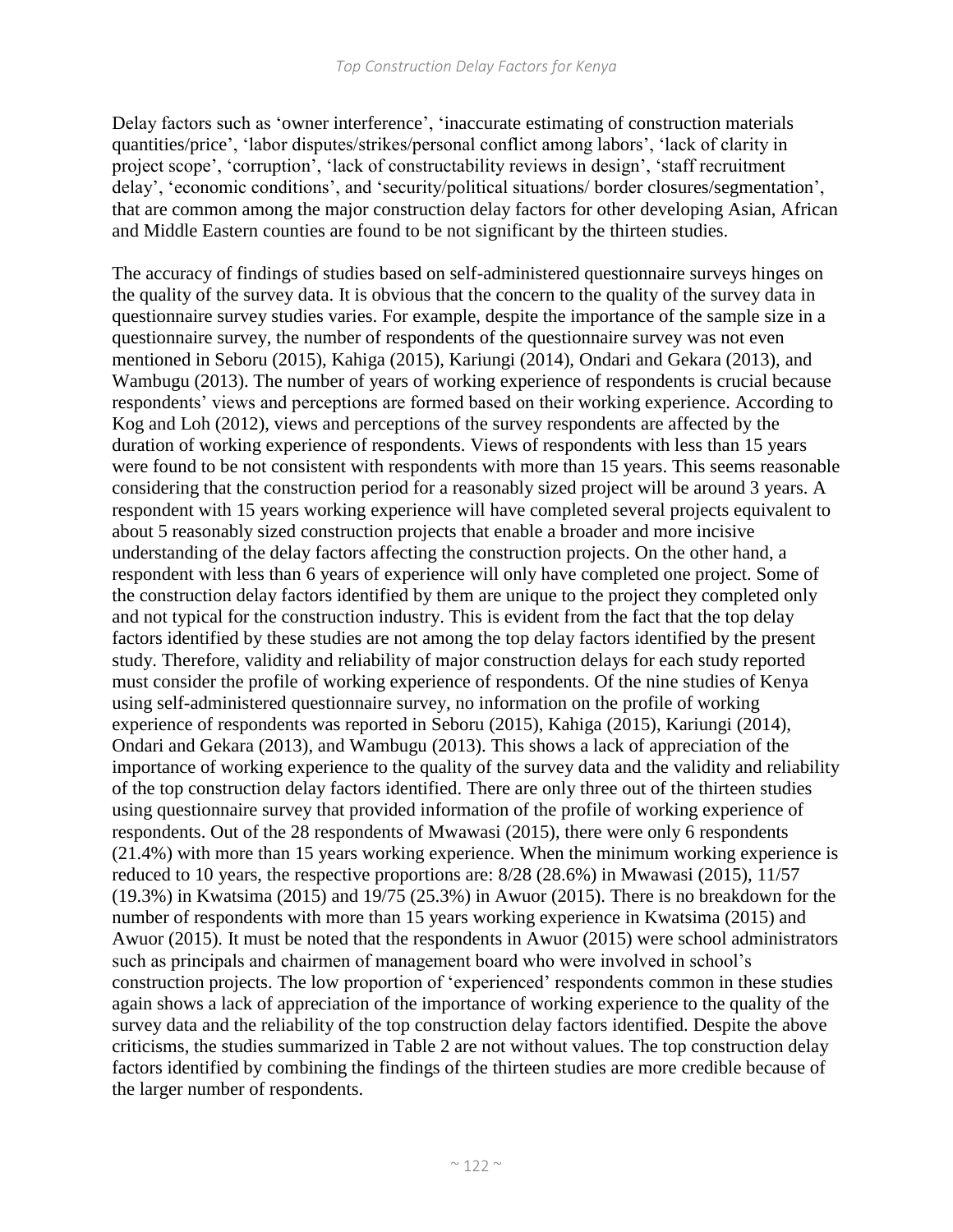The number of times each top delay factor was identified by these studies summarized in Table 2 is calculated. The top ten construction delay factors most cited in the thirteen studies are summarized in Table 3. It is noted that the top two construction delay factors were identified by 69.2% of the thirteen studies and the tenth construction delay factors were identified by 30.8% of the thirteen studies. This amply illustrates the wide diversity of the views of the respondents of the thirteen studies. This can be explained by the low proportion of respondents with more than 15 years working experience in the thirteen studies.

| Rank                        |                                                                | <b>Identified in studies</b> |                    |  |  |  |  |
|-----------------------------|----------------------------------------------------------------|------------------------------|--------------------|--|--|--|--|
|                             | <b>Construction delay factor</b>                               | <b>Number</b>                | Proportion $(\% )$ |  |  |  |  |
|                             | Finance and payments of completed work by owner                |                              | 69.2               |  |  |  |  |
| $\mathcal{D}_{\mathcal{L}}$ | Late delivery/shortage of construction materials               | 8                            | 61.5               |  |  |  |  |
| $\mathcal{F}$               | Ineffective planning and scheduling                            |                              | 53.8               |  |  |  |  |
| $\overline{4}$              | Variation orders/changes of scope by owner during construction |                              | 38.5               |  |  |  |  |
| 4                           | Inadequate contractor experience/incompetence contractor       |                              | 38.5               |  |  |  |  |
| 4                           | Poor site management and supervision                           |                              | 38.5               |  |  |  |  |
| 4                           | Financing by contractor                                        |                              | 38.5               |  |  |  |  |
| 4                           | Equipment (or operator) availability and failure               |                              | 38.5               |  |  |  |  |
| 4                           | Inclement weather                                              |                              | 38.5               |  |  |  |  |
| 10                          | incompetent project team of owner                              |                              | 30.8               |  |  |  |  |
| 10                          | Excessive bureaucracy in project-owner organization            |                              | 30.8               |  |  |  |  |

*Table 3*: Top ten construction delay factors for construction projects in Kenya.

Mwandali (1996) identified 'communication problems/lack of adequate project coordination' was a top construction delay factor. Wambugu (2013) identified 'poor site coordination' as a top construction delay factor. Takukhaba (1999) identified 'subcontractor problems' and 'government regulation and permit approval' as top construction delay factors. Seboru (2015) identified 'mistakes and discrepancies in design documents by consultants' as a top construction delay factor. Kahiga (2015) identified 'contractor selection methods (negotiation, lowest bidder)' as a top construction delay factor. Ondari and Gekara (2013) identified 'lack of community buyin' as a top construction delay factor. Takukhaba (1988) identified 'unrealistic/optimistic deadline set by client' as a top construction delay factor. Musa (1999) identified 'low productivity level of labors' as a top construction delay factor. Kwatsima (2015) identified 'shortage of labor' and 'natural disaster/acts of God' as top construction delay factors. Awuor (2015) identified 'unqualified workforce/low skilled labor' as a top construction delay factor. However, none of these factors was identified by other studies as a top construction delay factor. It will be of interest to note that almost every study has identified at least one construction delay factor that does not feature as one of the top delay factors in other studies. This shows that the views with respect to construction delays among the respondents are very diverse as a result of the low proportion of 'experienced' respondents.

## **Measures to Improve Schedule Performance of Construction Projects**

The top construction delay factors summarized in Table 3 can be grouped under three categories, namely owners, contractors and consultants. The construction delay factors under the owner category are: 'finance and payments of completed work by owner', 'variation orders/changes of scope by owner during construction', 'incompetent project team of owner', and 'excessive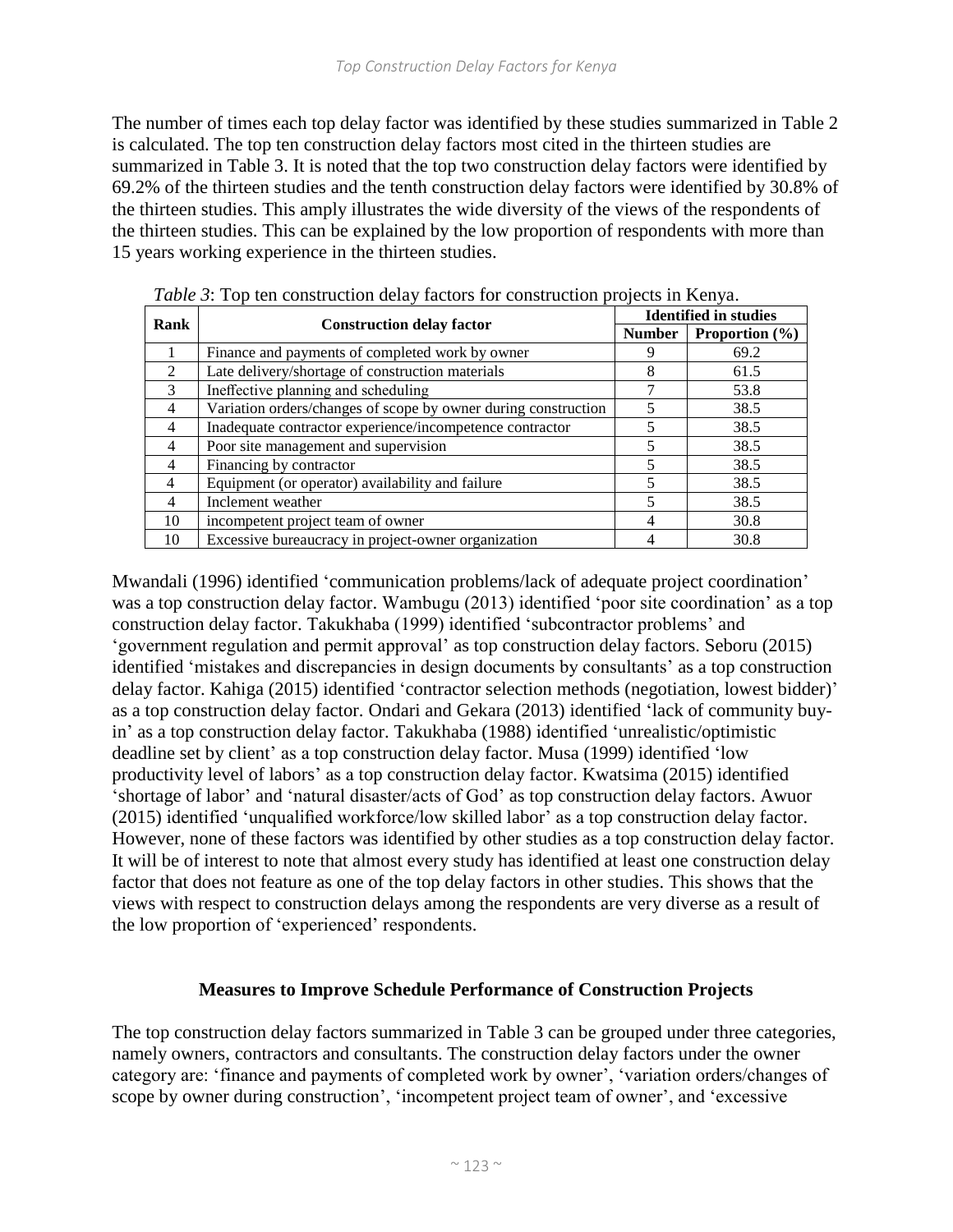bureaucracy in project-owner organization'. The root cause of slow progress payment to the contractor may be attributed to the financial problem encountered by the owner. Financing of the construction private sector projects depends on the financial strength of the owner/developer and the general economic conditions, in particular the real estate sector, of the country. One measure that can be implemented to address this issue is to require the owner/developer to submit all the necessary financial documents for an exclusive bank account to be set up strictly for the project only prior to the issuance of the permit to commence construction work for the project. In other words, the owner/developer must secure all the financial arrangement prior to the commencement of the construction project. The purpose is to ensure that the owner/developer possess the financial capability to undertake such a development project. Similar administrative measure may be set up for public sector construction projects. If the funding is from an overseas aid agency, then all the necessary documentations required for the release of the fund must be expeditiously forwarded to the funding agency so that monthly progress payment to the contractor will not be delayed. If financing of the project is no longer a problem with the measure discussed earlier, there is a strong need to professionalize the project management teams of owners so that decisions and progress payments to the contractors can be made within the stipulated period. The issue of excessive bureaucracy in project-owner organization can be rectified by a truly professional project management team. Owners must be educated to understand and reminded repeatedly that any delays in making decisions and progress payments to contractors may lead eventually to construction delays. The costs of construction delays will be more than any benefits that can be obtained from slow decision making and progress payment to contractors.

Variation orders that affect schedule performance of the construction project must be kept to a bare minimum to minimize construction delays whenever possible. One way is to allow more time for the consultants to obtain all necessary government approval prior to calling tender for the construction project to minimize the number of variation orders arising from government requirements. There is no point to 'fast track' a construction project when the contract document is not ready. In fact, some of the 'fast track' projects suffered lengthy construction delay worse than that for normal projects. Some of the variation orders for building contracts can be minimized by joint review by the design team during the working drawing stage to minimize any discrepancies in the architectural, structural, mechanical, and electrical drawings that may lead to variation orders. Once the construction contract commences, changes that affect critical activities must be avoided whenever possible. The owners or engineers/architects must convene regular project meetings to be attended by all consultants and contractor to achieve better communication and co-ordination among project participants. It is also necessary to discuss jointly among all project participants to resolve any issue that may arise that requires the issuance of variation order so that the necessity for variation orders can be minimized.

The construction delay factors under the contractor category are: 'late delivery/shortage of construction materials', 'ineffective planning and scheduling', 'equipment (or operator) availability and failure', and 'poor site management and supervision'. The non-compensable construction delay factors such as 'late delivery/shortage of construction materials', 'ineffective planning and scheduling', 'equipment (or operator) availability and failure', and 'poor site management and supervision' identified by the present study are strong evidences that there is a need to professionalize contractors in Kenya. One of the crucial steps is for contractors to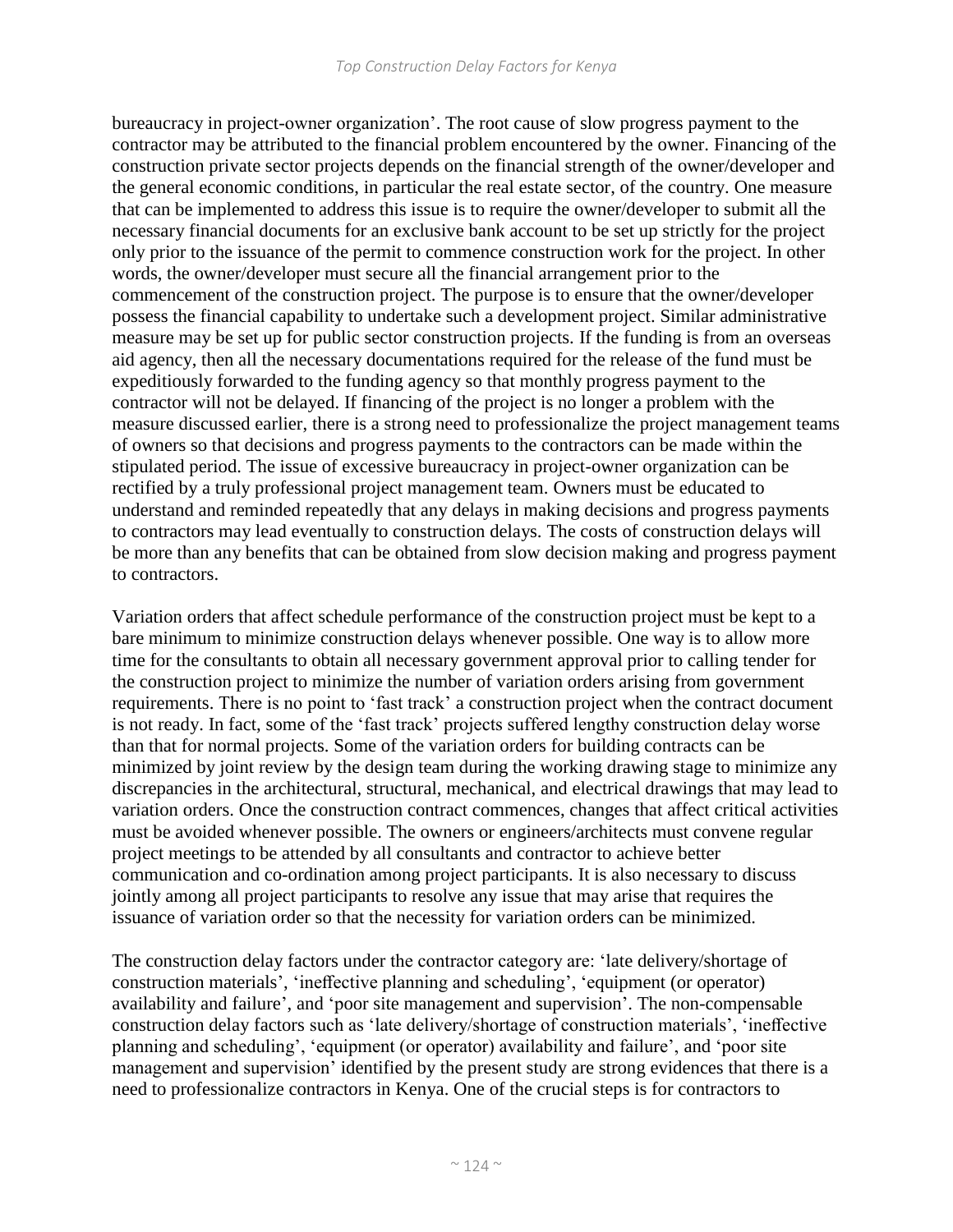employ technical professionals so that a competent project team will be involved in the project. This is consistent with the findings of Kog et al. (1999) and Chua et al. (1999) that project manager competency is one of the critical success factors in schedule performance. The aim is to improve their planning and scheduling (including the ordering and delivery of construction materials and procurement of equipment), site management and supervision, and site coordination of the project. Most of the local contractors are family business and they are very reluctant to trust technical professionals outside the family. More importantly, they fear that the overheads of the contractor's company will be increased resulting inevitably in higher tender prices. This may lead to failure in securing any project in the cut-throat 'destructive' competition in tender. Fortunately, with better educated second generation taking over the helm, there will be increasingly a changing trend towards professionalizing the project team. The younger contractors recognize that the benefits of a professional project team outweigh its costs. Despite the existence of the classification system for contractors in Kenya, the schedule performance of contractors needs to be improved further judging from the findings of the present study. Annual review of the classification system of contractors is needed. The contractor's classification system has to be tightened by including feedbacks from owners and consultants on the schedule performance of construction projects for the last 5 years when assessing the appropriate class of the contractor during the annual review in addition to the current criteria. This requirement is only for higher classes of contractors. Contractors with inadequate appropriate experience will not be awarded the tender for any construction projects if the contractor classification is administered correctly without political influence.

Many of the studies reported herein are related to road construction. Once it starts to rain, it is no longer possible to carry out any works. It is not possible to control the weather. However, it is possible to standardize the entitlement for extension of time for inclement weather. The average numbers of raining days for the last 10 years for each month can be collected from the Metrological Office and spelled out in the contract document. The extension of time will be calculated based on the site record of raining days and the average numbers in the contract. This measure is to prevent inconsistency in the granting of extension of time.

## **Conclusion**

Good schedule performance can only be achieved by identifying the truly top construction delay factors so that appropriate measures can be implemented to address issues related to the top construction delay factors. A review of the thirteen studies to identify top construction delay factors is performed in the present study. Top construction delay factors for construction projects in Kenya identified by the present study include: 'finance and payments of completed work by owner', 'late delivery/shortage of construction materials', 'ineffective planning and scheduling', 'variation orders/changes of scope by owner during construction', 'inadequate contractor experience/incompetence contractor', 'equipment (or operator) availability and failure', 'poor site management and supervision', 'financing by contractor', 'inclement weather', 'incompetent project team of owner', and 'excessive bureaucracy in project-owner organization'. Remedial measures to address issues related to the top delay factors include requiring the owner to submit all the necessary financial documents for an exclusive bank account to be set up strictly for the construction project only. The current contractor classification system must be tightened by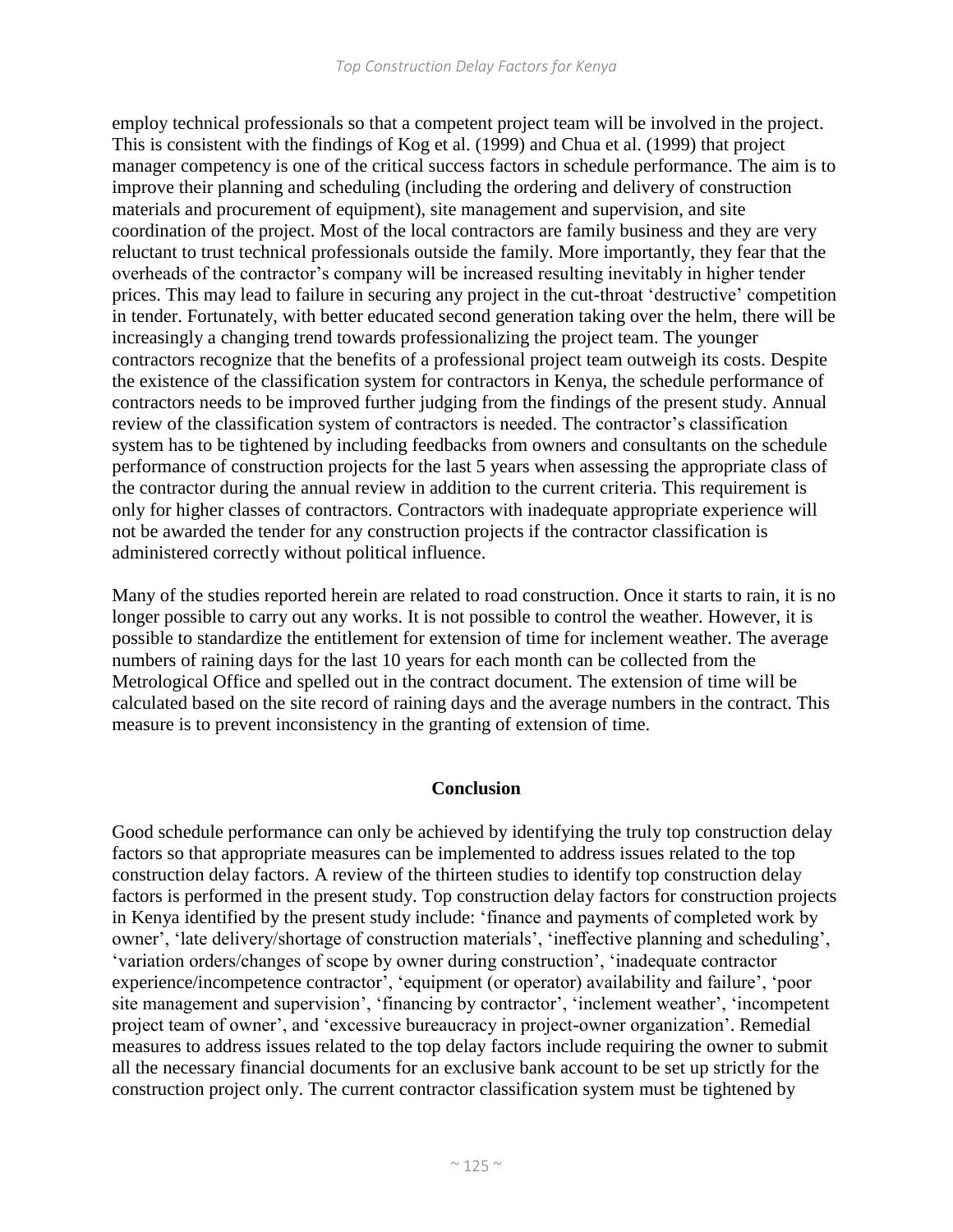including the contractor's schedule performance of past years during the annual review. There is a strong need to professionalize the project team of owners and contractors. The construction delay can be further minimized by improving communication by timely design review meetings for owner and consultants, and regular project meetings for owner, consultants and contractor. The practical implication for the construction industry in Kenya is the level of improvement in the schedule performance of construction projects in Kenya will depend on the extent the various remedial measures have been implemented rigorously.

#### **References**

- Awuor, A. P. (2015). "*Factors influencing implementation of construction projects in public secondary schools in Kabondo division, Homabay county, Kenya*." thesis for the Master of Arts Degree in Project Planning and Management, The University of Nairobi, Nairobi, Kenya, 85p.
- Chua, D. K. H., Kog, Y. C. & Loh, P. K. (1999). "Critical success factors for different project objectives", *Journal of Construction Engineering and Management*, American Society of Civil Engineers, 125(3), 142-150
- Kagiri, D., & Wainaina, G. (2008). "Time and cost overruns in power projects in Kenya: a case study of Kenya Electricity Generating Company Limited." *Paper presented at the 4th International Operations Research Society of Eastern Africa (ORSEA) Conference*.
- Kahiga, L. W. (2015). "*Factors influencing completion of irrigation projects in Kenya: a case of national irrigation board projects in Mount Kenya region*", thesis for the Master of Arts in Project Planning and Management, The University of Nairobi, Nairobi, Kenya, 72p.
- Kariungi, S. M. (2014). "Determinants of timely completion of projects in Kenya: a case of Kenya Power and Lighting Company." *ABC Journal of Advanced Research*, 3(2), 9-19
- Kog Y. C., Chua, D. K. H., Loh, P. K. & Jaselski, E. J. (1999). "Key determinants for construction schedule performance", *International Journal of Project Management*, The Journal of the International Project Management Association, 17(6), Pergamon, UK, 351-359
- Kog, Y. C. & Loh, P. K. (2012). "Critical success factors for different components of construction projects." *Journal of Construction Engineering and Management*, American Society of Civil Engineers, 138 (4), 1-9
- Kog, Y. C. (2017a). "Major Delay factors for Construction Projects in Ghana", *Journal for the Advancement of Performance Innovation and Value*, 9(1), CIB Performance Based Studies Research Group, Arizona State University, 96-105
- Kog, Y. C. (2017b). "Major Delay factors for Construction Projects in Iran", *International Journal of Construction Project Management*, 9(2), Nova Science Publishers Inc., New York, NY, USA, 83-97
- Kog, Y. C. (2017c). "Major Delay factors for Construction Projects in Nigeria", *International Journal of Architecture, Engineering and Construction*, 6 (2), June, International Association for Sustainable Development and Management (IASDM) and North China University of Water Resources and Electric Power, Toronto, Ontario, Canada, 46-54
- Kog, Y. C. (2017d). "Major construction delay factors of Jordan, UAE, Pakistan and Sri Lanka", *International Journal of Architecture, Engineering and Construction*, 6(4), December, International Association for Sustainable Development and Management (IASDM) and